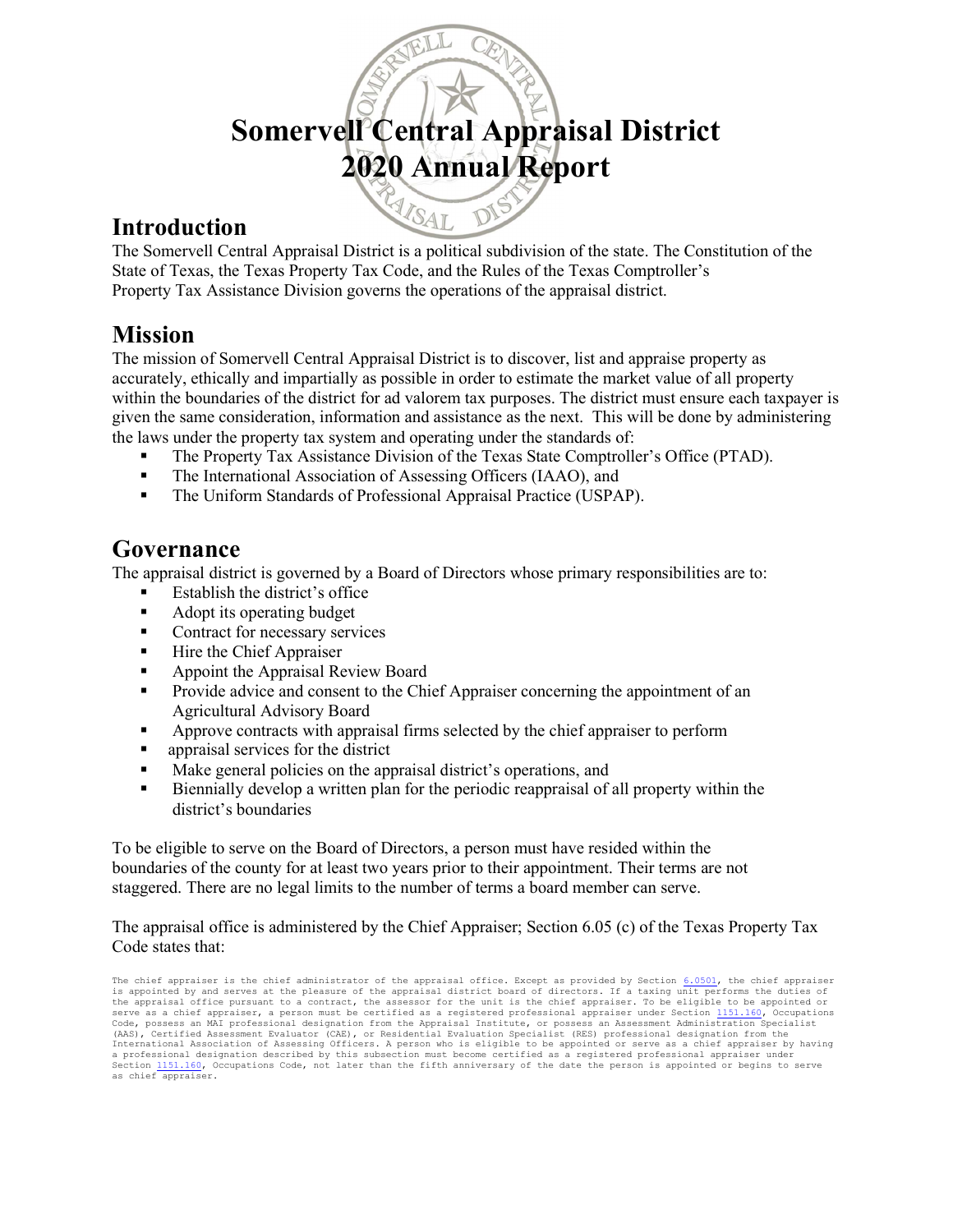The Ag Advisory Board is appointed by the Board of Directors at the recommendation of the chief appraiser to aide him/her in determining typical practices and standards for agricultural activities in the district. They serve at the will of the Board of Directors.

# Taxing Jurisdictions

The Somervell Central Appraisal District is responsible for appraising all properties for each of the taxing jurisdictions that have territory located within the boundaries of Somervell County. Following are those taxing jurisdictions with territory located in the district.

- Somervell County
- Glen Rose ISD
- Granbury ISD
- **Three Way ISD**
- **Walnut Springs ISD**
- **Somervell County Water District**
- City of Glen Rose
- **Somervell County Hospital District**

# Legislative Changes

Somervell Central Appraisal District reviews all legislation that may affect the appraisal district's operations. Once laws are passed, Somervell CAD responds in a timely manner updating records, forms and/or procedures.

# Property Types Appraised

The district is comprised of approximately 5,000 parcels with a significant portion being involved in agriculture. Somervell County is also home to the Comanche Peak Nuclear Power Plant which makes up a significant portion of the county's tax base.

The following represents a summary of property types appraised by the district for 2020:

| <b>PTAD Class</b> | <b>Property Type</b>                | <b>Parcel Count</b> | <b>Market Value</b> |
|-------------------|-------------------------------------|---------------------|---------------------|
| A                 | <b>Single Family Homes</b>          | 2414                | \$408,901,335       |
| B                 | Multi Family Homes                  | 37                  | \$5,817,824         |
| C                 | Vacant Land < 5 Acres               | 729                 | \$20,261,270        |
| D                 | Open Space Land                     | 1388                | 368, 323, 249       |
| E                 | Farm/Ranch Improvements             | 1731                | \$327,774,308       |
| F                 | Commercial Real Property/Industrial | 307                 | \$95,556,976        |
| G                 | Oil/Gas/Mineral                     | 1762                | \$6,574,670         |
| J                 | <b>Utilities</b>                    | 118                 | \$82,268,220        |
| L                 | <b>Personal Property</b>            | 408                 | \$1,765,638,510     |
| M                 | Mobile Homes                        | 192                 | \$4,426,820         |
| O                 | Residential Inventory               | 138                 | \$3,006,020         |
| S                 | Dealer's Inventory                  |                     | \$89,465            |
| X                 | <b>Exempt Property</b>              | 279                 | \$98,453,728        |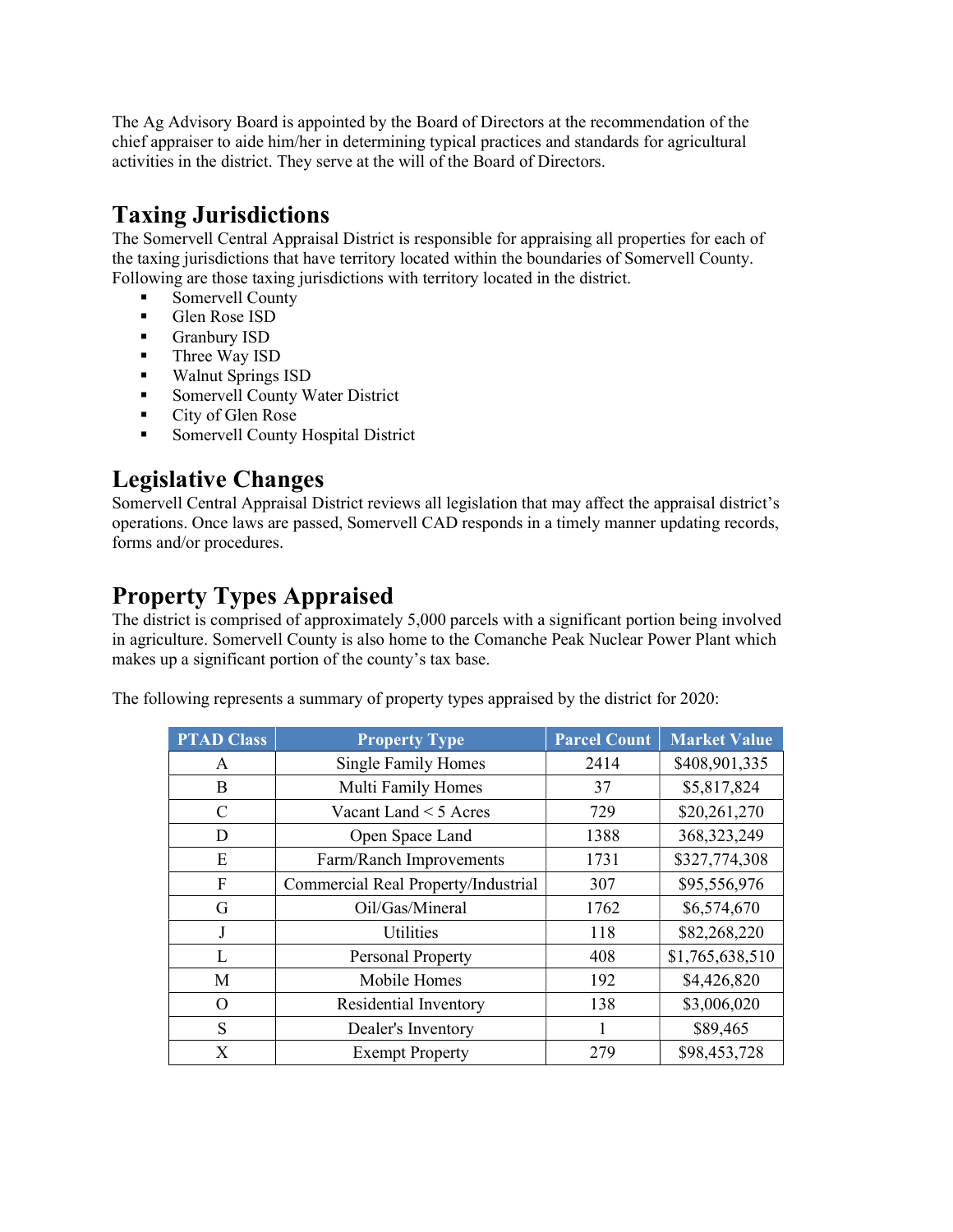# Appraisal Operation Summary

During the 2020 appraisal year the appraisal staff utilized aerial photography as well as on-site inspections to ensure all properties are classed correctly and all structures accounted for. Cost schedules were reviewed and market analysis was performed to validate appraisal value in each category. The results revealed the following:

Median level of appraisal 96.15 Coefficient of dispersion 8.25

Mean level of appraisal 97.90 Weighted mean level of appraisal 97.76

Based upon the Mass Appraisal Standards adopted by the International Association of Assessing Officers, the above statistics indicate that the district's mass appraisal system is accurately  $\&$ uniformly appraising property. A complete description of these statistics is contained in the district's 2020 Internal Ratio Study.

# Property Discovery

The district aggressively seeks to discover all newly constructed or added property each year through examination of:

- City building permits
- $\blacksquare$  Fee appraisals
- **Advertisements**
- Filed Material/Mechanic's Liens
- Electric connection reports
- 911 Addressing Reports
- **Sales letters**
- Mobile home installation reports
- Public "word of mouth"
- **Field discovery**
- $\blacksquare$  Septic tank permits
- Railroad Commission Reports (oil/gas)

# Exemption Data

Property owners may qualify for a variety of exemptions as provided by the Texas Constitution. Some of the most commonly occurring exemptions are described below. Other less commonly occurring exemptions are available and described in the Texas Property Tax Code, Chapter 11.

#### Residential Homestead:

This chart represents the total exemption amounts available to homeowners who qualify for this exemption on home sites with a maximum of 20 acres

| <b>Entity</b>                                | <b>General</b><br><b>Homestead</b> | Over<br><b>65/Disability</b> | <b>Over 65 Surviving</b><br><b>Spouse</b> | 100% Disabled<br><b>Veteran</b> |
|----------------------------------------------|------------------------------------|------------------------------|-------------------------------------------|---------------------------------|
| Glen Rose ISD                                | $$25,000 + 20\%$                   | \$20,000                     | \$20,000                                  | 100%                            |
| Somervell County                             | 20%                                | \$50,000                     | \$50,000                                  | 100%                            |
| Somervell County Water<br>District           | <b>20%</b>                         | \$50,000                     | \$50,000                                  | $100\%$                         |
| Somervell County<br><b>Hospital District</b> | 20%                                | \$50,000                     | \$50,000                                  | 100%                            |
| City of Glen Rose                            | 20%                                | \$50,000                     | \$50,000                                  | 100%                            |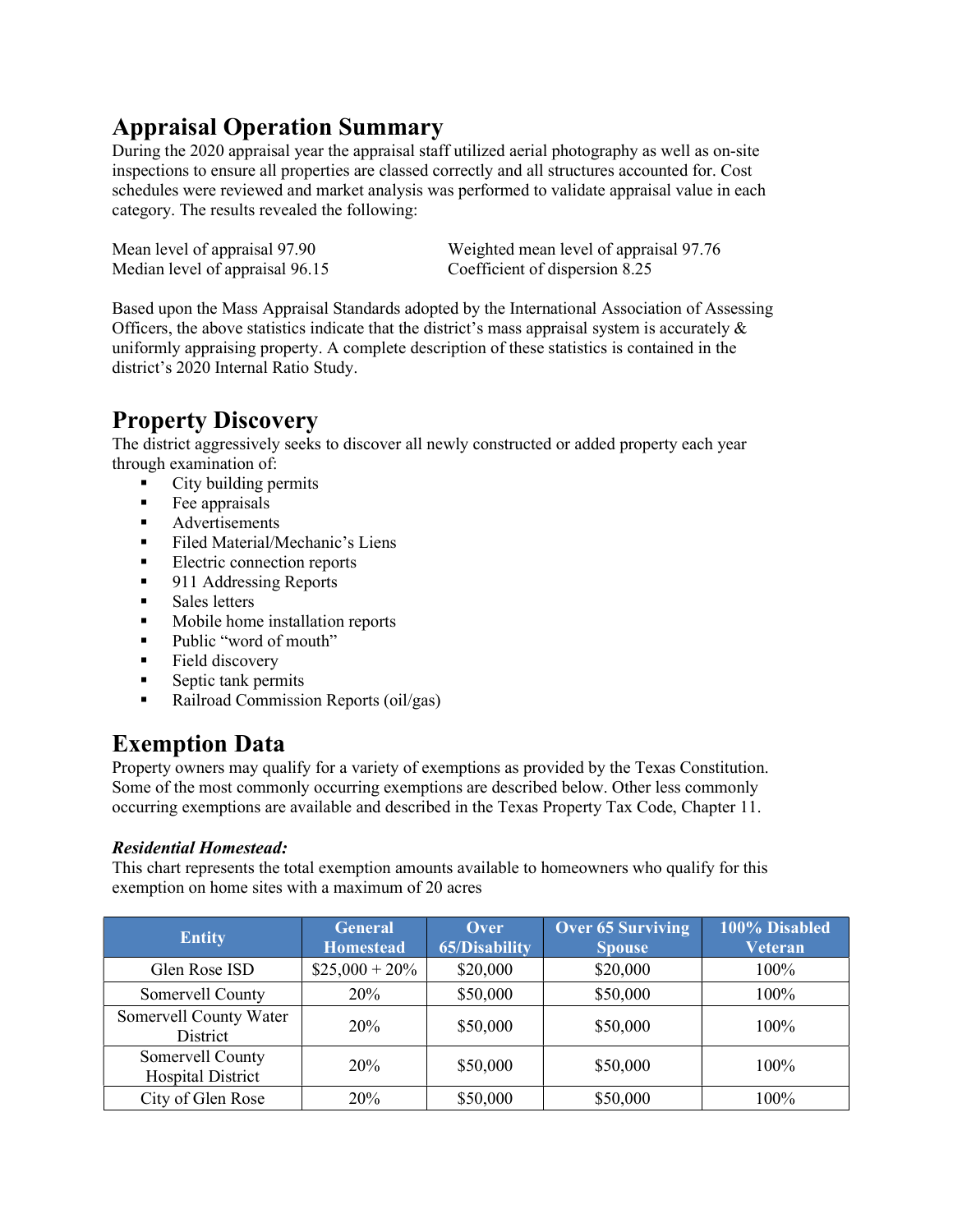| Granbury ISD       | \$25,000 | \$10,000 | \$10,000 | l00% |
|--------------------|----------|----------|----------|------|
| Three Way ISD      | \$25,000 | \$10,000 | \$10,000 | l00% |
| Walnut Springs ISD | \$25,000 | \$10,000 | \$10,000 | 100% |

For the school districts, Somervell County, and City of Glen Rose, the over 65, disability, surviving spouse, and 100% disabled veteran residential homestead exemptions create a tax ceiling prohibiting increased taxes on the homestead on existing buildings. (any new areas added to the home site will cause the ceiling to be readjusted and set in the subsequent tax year.)

All homeowners who qualify for the residential homestead exemption are subject to the placement of a homestead cap on their qualifying property which prohibits the increase of taxable value on the homestead property to ten percent per year. However, the market value may still be reflective of the local real estate market.

#### Disabled Veterans

In addition to the residential homestead exemption allowable to disabled veterans with a 100% service-connected disability (as described above), disabled veterans are allowed a general exemption on any property they own based upon the percentage rating as determined by the Department of Veterans Affairs. Current exemption amounts, as based upon these ratings, are:

| <b>Disability Percentage</b> | <b>Exemption Amount</b> |
|------------------------------|-------------------------|
| $10-29\%$                    | \$5,000                 |
| $30-49%$                     | \$7,500                 |
| $50 - 69\%$                  | \$10,000                |
| 70-100%                      | \$12,000                |

#### Other Exemptions

Other commonly occurring exemptions are:

- **Cemetery Exemptions**
- **Primarily Charitable Organizations**
- Religious Organizations
- **Veteran's Organizations**

Other less frequently occurring exemptions are allowable and described in Chapter 11, Texas Property Tax Code.

#### Appeal Information

State law required the district to mail Notices of Appraised Value to property owners where:

- New property has been included for the first time on the appraisal roll
- There has been an ownership change
- There has been a change in taxable value of \$1,000 or more
- The property filed a rendition statement of the property, or
- The property has been annexed or de-annexed to a taxing jurisdiction